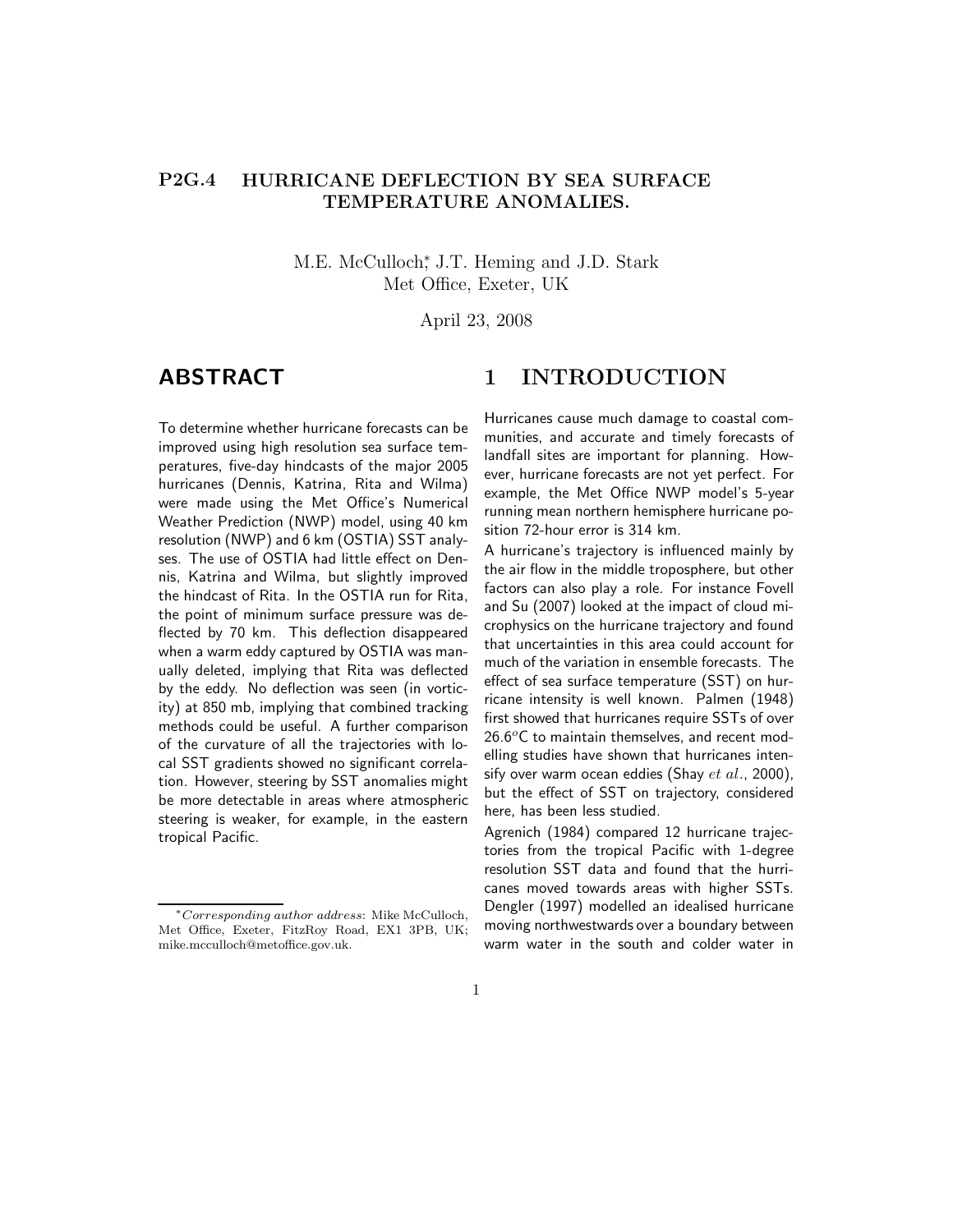the north and showed that the change in SST deflected the model hurricane to the east and Mandal  $et$   $al.$  (2007) found that the inclusion of SST anomalies effected the trajectory of a cyclone simulated in the Bay of Bengal.

In this study four of the strongest hurricanes from the 2005 season were modelled using the Met Office's forecast model with 1) a 40 km resolution SST (NWP) and 2) a 6 km resolution SST (OSTIA), to investigate the impact of the SST on hurricane trajectories.

## 2 METHOD

The hurricanes studied here are listed in table 1. The model runs were made between the dates in columns 3 and 4 and were made with a version of the Met Office's NWP model, with 40 km resolution, 38 levels, and without assimilation.

| Hurricane | Formed         | Start | End   |
|-----------|----------------|-------|-------|
| (2005)    | dd/mm          | dd/mm | dd/mm |
| Dennis    | $\sqrt{04/07}$ | 06/07 | 10/07 |
| Katrina   | 23/08          | 25/08 | 29/08 |
| Rita      | 18/09          | 20/09 | 24/09 |
| Wilma     | 15/10          | 20/10 | 24/10 |

Table 1: Start & end dates of the model runs.

The Met Office NWP model's output files for each of the start dates (column 3) were used for initialisation, and the NWP SST analysis from that time was used. The Met Office's higherresolution Operational Sea Surface Temperature and Sea-ice Analysis (OSTIA) analyses was interpolated onto the model grid and a monthly climatological SST was used to fill in lake SSTs which were not available from OSTIA. Although OSTIA was regridded to 40 km resolution it still included more information about SST patterns than the NWP SST since it utilises extra information from AATSR IR, SEVIRI IR, and TMI microwave satellite data that can penetrate clouds.

### 3 RESULTS

Figures 1a-d show the observed tracks (black lines with symbols), the original 2005 Met Office forecasts (red lines), the new hindcasts (without assimilation) using the 40 km SST analysis (green) and the 6 km OSTIA SST analysis (blue), all determined using the vorticity at 850 mb. The new hindcasts were better than the original forecast (red), especially for Wilma which lingered too long over the Yucatan peninsula in the 2005 run. The new hindcasts used a more recent version of the model with improved convection and boundary layer schemes and this may explain the improvement.



Figure 1a. The observed track of Dennis (black), the Met Office 2005 forecast (red circles), the new NWP-SST forecast (green boxes) and the OSTIA-SST forecast (open blue circles).



Figure 1b. As Fig.1a, for hurricane Katrina.

#### 2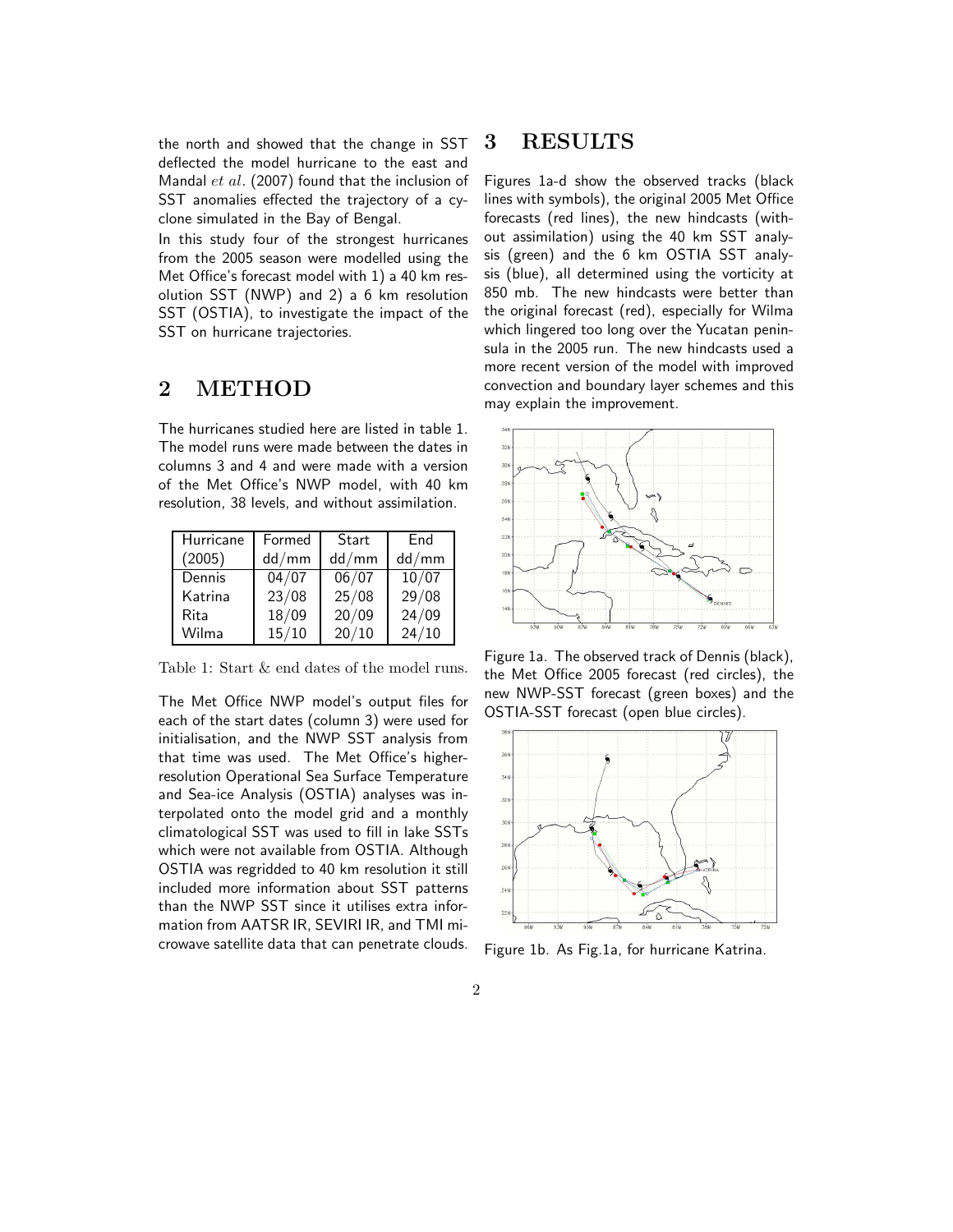

Figure 1c. As Fig.1a, for hurricane Rita.



Figure 1d. As Fig.1a, for hurricane Wilma.

Figure 2a (right) reproduces the results for Rita in Fig. 1c but the centre of the hurricane is now defined as the point of minimum  $surface$  pressure. The NWP and OSTIA SST runs are shown by the dashed and dotted lines and differ by up to 70 km. The background colours show the difference between the OSTIA and NWP SST. OSTIA was warmer at at  $89^{\circ}$ W,  $27^{\circ}$ N, which is the location of a detached loop current eddy that can be seen in satellite images. Figure 3b shows the result of a model run in which the warm eddy (only captured by OSTIA) was deleted by reducing the SST by 0.25K over the area of the eddy, which was  $36,000$  km<sup>2</sup> (an area the size of Belgium, or Maryland). When this was done the NWP and OSTIA tracks were identical, which implies that in this case the warm ocean eddy in OSTIA deflected the model hurricane towards it, as seen also for slow moving Pacific hurricanes by Agrenich (1984).



Figure 2a-b (above). The track of Rita determined using the minimum surface pressure, with (Fig. 2a) and without (2b) the eddy. The colours show the OSTIA-NWP SST difference. The solid line shows the observed track of Rita. The dashed and dotted lines show the forecasts made using the NWP and OSTIA SSTs. The lower plot shows the run in which the warm eddy was deleted. The two tracks are very close.

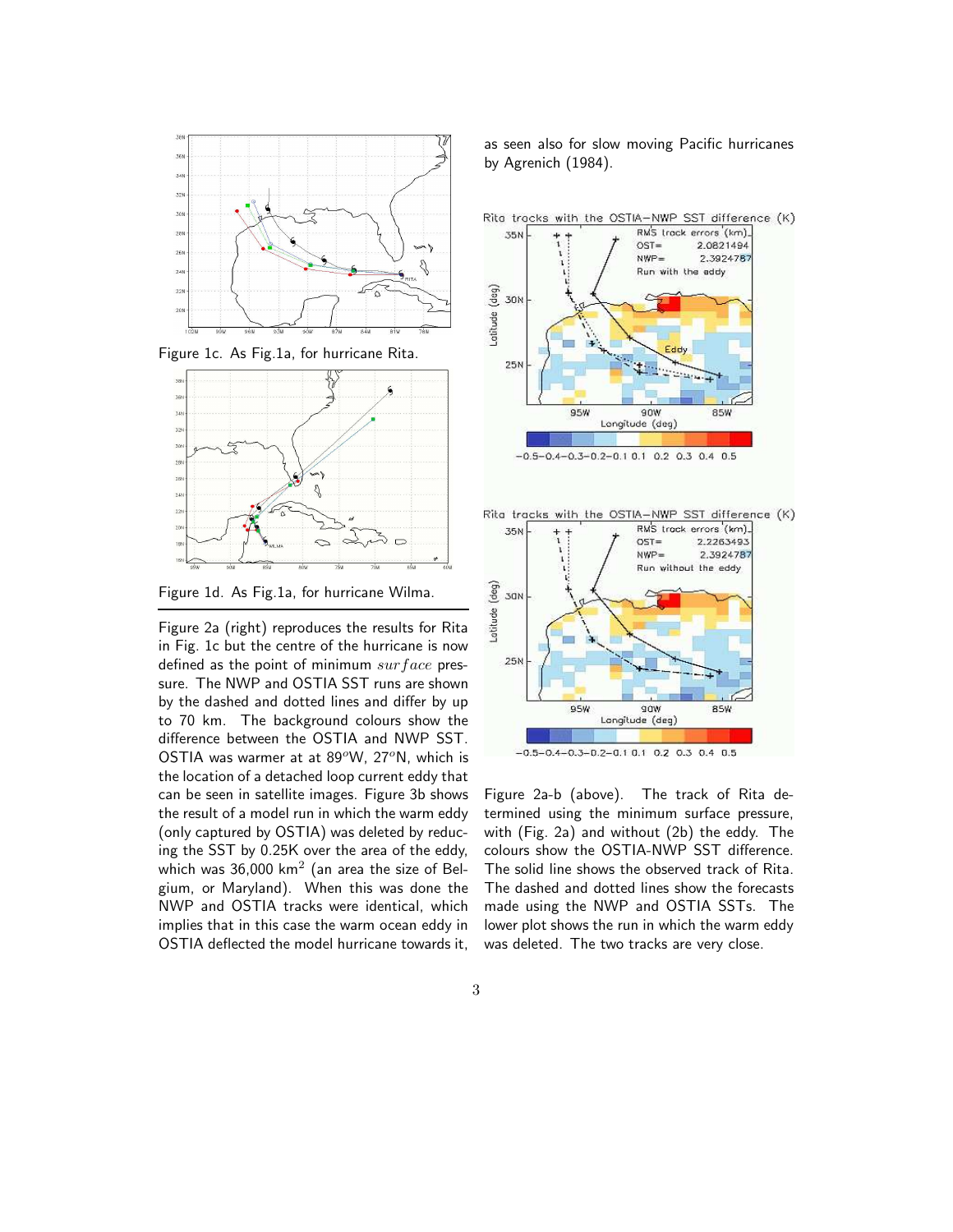Figure 3 shows the model track using OSTIA with (red) and without (green) the warm eddy determined using the vorticity at 850 mb (the standard method of tracking). There is no significant difference, which suggests that the deflection seen in Fig. 2a would be missed using this tracking method.



Figure 3. Difference in the tracks with and without the eddy using the vorticity at 850 mB.

# 4 CAVEAT

In order to determine whether the SST deflects hurricanes on a more regular basis, the observed curvature of the trajectories of all four hurricanes (taken from the Unisys website) were compared with the difference in SST between the hurricane centre and a point 100 km to the right of the hurricane velocity vector. However, no significant correlations were found, indicating that the deflection by the SST anomaly in the case of Rita may be a rare event.

Such deflections may be more detectable for intense SST anomalies, as seen in the case of Rita, or when other (atmospheric) steering effects on the hurricane are minimised. Agrenich, 1984, for example found a correlation in the Pacific, and the eastern Pacific from  $5-15^{\circ}$ N might be a good place to look since it is noted for almost-straight tracks, suggesting that atmospheric steering ef-

fects are less important and influences from SST anomalies may be more detectable.

## **CONCLUSION**

The effect of the higher-resolution OSTIA SST on hindcast error was small for Dennis, Katrina and Wilma, but slightly beneficial for Rita.

In the model, hurricane Rita was deflected at the surface towards a warm eddy by 70 km in just two days. However, a comparison of the curvature of all four trajectories with local SST gradients showed no significant correlations. Such deflections may be more detectable for intense SST anomalies, as seen in the case of Rita, or when atmospheric steering effects on the hurricane are weaker, for example in the eastern tropical Pacific.

Hurricane tracking at the Met Office uses the vorticity pattern at 850 mb, whereas the deflection of Rita described here was seen in the surface pressure. As a result similar deflections in other hurricanes may have been missed. Ideally, a combination of tracking methods could be used.

## REFERENCES

Agrenich, E.A. 1984. Effect of sea surface temperature on the trajectory of a tropical cyclone. Soviet Meteorology and Hydrology, 4, 24-31. Dengler, K., 1997. A numerical study of the effects of land proximity and changes in sea surface temperature on hurricane tracks. Q.J.Roy.Met.Soc, 123, 1307-1321.

Fovell, R.G. and H. Su, 2007. Impact of cloud microphysics on hurricane track forecasts. Geophys. Res. Lett., 34, L24810.

Mandal, M., U.C. Mohanty, P. Sinha and M.M. Ali, 2007. Impact of sea surface temperature in modulating movement and intensity of